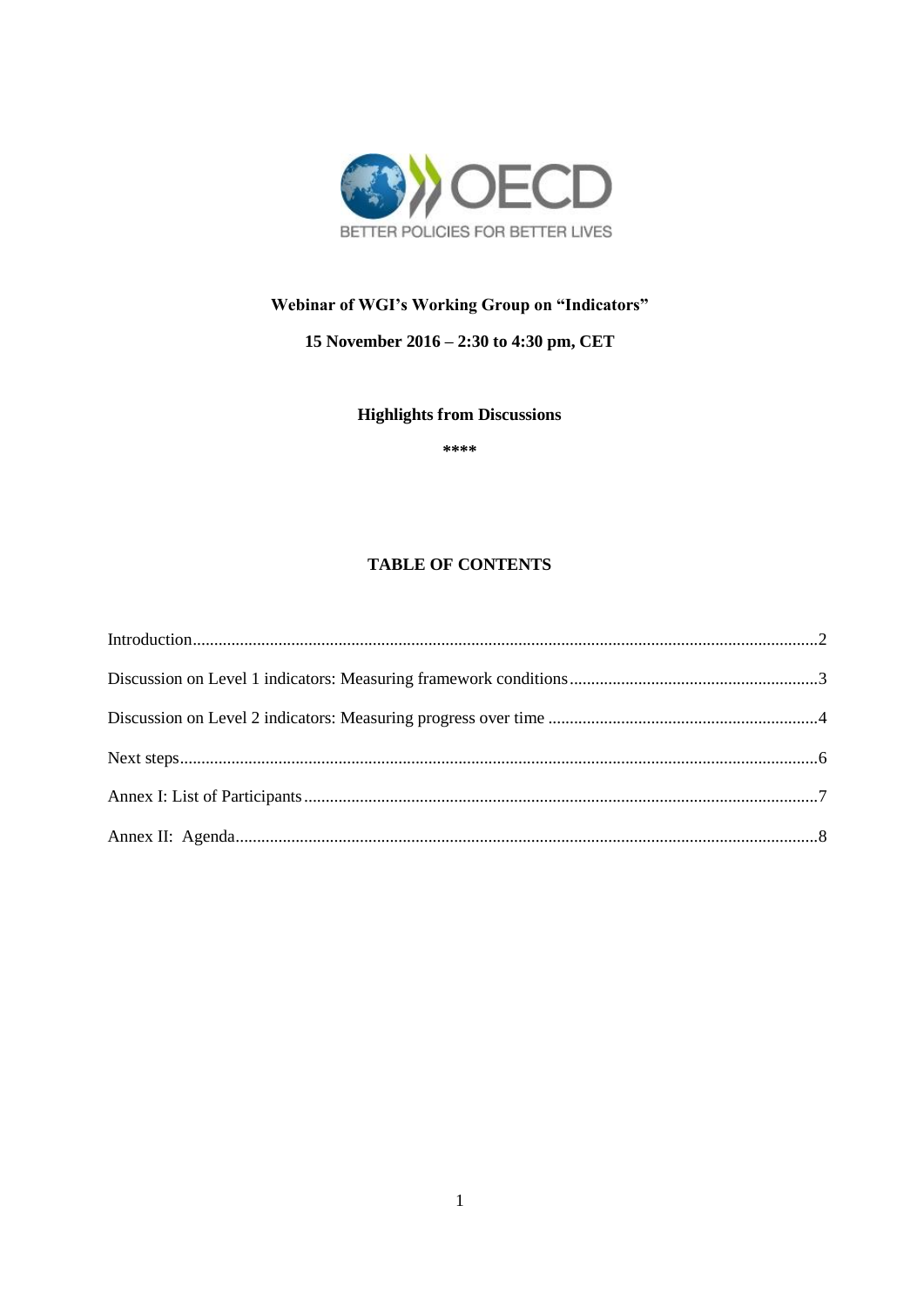### <span id="page-1-0"></span>**Introduction**

1. The webinar aimed to collect comments and views from the members of the Working Group on the preliminary draft on water governance indicators prepared by the OECD Secretariat and WG Coordinators (ASTEE, INBO, TI), with inputs provided by several WGI. The webinar focused on tentative "framework conditions" (level 1indicators) and "progress" (level 2 indicators) as well as the scoping note prepared to provide for the rationale and methodology. Discussion on the "impacts" (level 3 indicators) will be held at the  $8<sup>th</sup>$  meeting of the WGI (Rabat, 12-13 January during the indicators breakout session).

2. A total of 23 members participated in the webinar (see list in Annex I). More than 60 suggestions of indicators had been collected prior to the webinar, based on a template prepared by the OECD Secretariat. In addition to the comment received at the webinar, some members volunteered to provide more inputs based on their ongoing work, and advised to catalyse some of the national experience in benchmarking basins/ utilities and check their consistency with the draft proposal). The agenda (Annex II) foresaw an introduction by the Secretariat to recall the rationale and objectives for developing indicators and their intended use by the OECD, governments and stakeholders. The Discussion was then organised around the two levels of indicators proposed (framework conditions and progress) based on the materials previously distributed to the members.

3. The Secretariat opened the webinar recalling the *objectives* of the work on water governance indicators, the *milestones* to date and the proposed *approach*. Developing water governance indicators would serve to support the implementation of the OECD Principles on Water Governance, which represent the major outcome of the first three years of the WGI's activities. The proposed set of indicators is the result of more than two years of activities, initiated at the 3<sup>rd</sup> WGI meeting held in Madrid (Spain,) in April 2014 and followed by concrete steps over time, including the preparation of an Inventory of existing indicators and methodologies for assessing water governance and a Scoping Note on water governance indicators laying down the theoretical framework. At the  $7<sup>th</sup>$  WGI meeting (The Hague, 23-24 June 2016) members agreed on the three-step approach related to short, medium and long term evaluations:

- Level 1 Indicators relate to framework conditions to provide a static photograph (or baseline) of needed policy frameworks, institutions and instruments for each of the 12 Principles (short term)
- Level 2 indicators seek to capture the progress over time for each of the 12 Principles, through quantitative metrics, against a pre-defined baseline (medium term)
- Level 3 Indicators intend to measure impacts of governance arrangements on policy outcomes both in terms of water management, institutions' performance and well-being at large (long term)

4. The Secretariat recalled that the primary objective is for the indicator framework to be used as a tool for dialogue rather than an OECD reporting mechanism. It should be of help for any level of government or stakeholders willing to assess their water governance framework, investigate on gaps and improve the system as need be. It is based on a voluntary approach in interested cities, basins and countries. The framework represents a measurement tool, rather than an assessment tool itself. It is not meant to provide systematic rankings among countries/ basins/ cities though benchmarking will be considered for some fact-based dimensions. It is also expected that the indicator framework be intended as a flexible instrument to be used in or tailored to different in assessing their performance relatively to all or a limited number of Principles, according to their priorities, interests and abilities.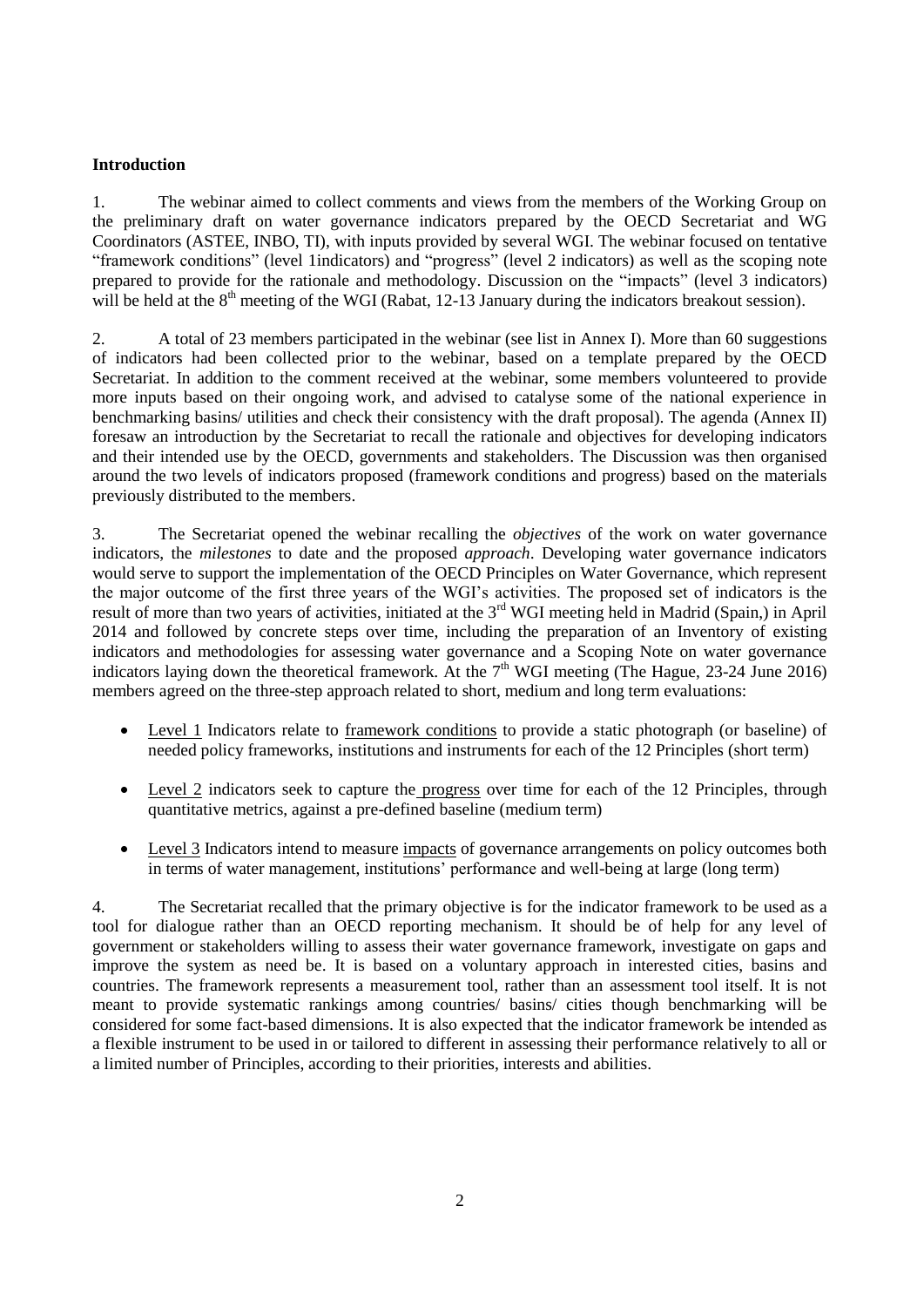### <span id="page-2-0"></span>**Discussion on Level 1 indicators: Measuring framework conditions**

5. This first level of indicators was conceived as a *checklist* for countries and stakeholders to identify and discuss prerequisites for good water governance. The proposal relies primarily on *input and process* indicators. This is a "*static assessment*", which is not meant to reveal whether the identified governance frameworks are working properly but only to scope whether they exist, entirely or partially, or not. Proposed indicators have been clustered around three categories: i) policy frameworks; ii) institutions, and iii) instruments. Given the fact that indicators are all qualitative, it is proposed to measure them through a traffic light system, which could indicate if : conditions are fully in place (green); conditions are partly in place based on factual data (yellow); conditions are not in place at all (red).

6. The proposed Level 1 indicator framework was welcomed by all participants who overall agreed with the approach, rationale and methodology. The discussion raised the following points that can help improving the proposed set of indicators and related methodology:

- The **clustering of framework conditions** around the three blocks of *policy frameworks, institutions and instruments* is helpful as it helps conceptualise in a hierarchical and temporal manner what a water governance system should contain to work effectively. However, this does not necessarily mirror the reality, which is more blurred and complex than on the paper. Some participants enquired about the process through which indicators have been clustered. This was done through a reorganisation of the available knowledge acquired through OECD reviews on the subject, literature review (e.g. Inventory) and coordinators 'expertise. Another value of the clustering is to show asymmetries in terms of information across the 12 principles and acknowledge where measurement may be a more challenging task and why. Regarding the cluster on "institutions" some further attention should be put on the scale at which they operate, including the local level. In particular, some participants advised to take into account existing indicators at local level (e.g. Austrian Benchmarking of water and sanitation), which was acknowledged by the secretariat while also emphasising that most framework conditions indicators were applying across scales. When relevant, the draft proposal makes a distinction between "national" and "subnational" institutions as in the case of Principle 6 where under the cluster "institution" it was suggested to include: "existence of institution setting objectives for utilities and oversight".
- Participants agreed that indicators can build on existing metrics or new ones as the task of measuring water governance is conceived as an evolving one. The discussion on SDGs emphasised that ambitious political targets should be set first to push the statistical / data frontier afterwards in terms of data and information needed to track progress. The discussion with participants around **objective driven vs data driven** indicators led to the conclusion that while it is certainly an advantage to look at available data, the indicators should also provide incentives to building new information where need be. However, since indicators can be interpreted in different ways across and within countries and given the variety of sources and methodologies in place to obtain specific information, some members suggested to establish guidelines to support countries in the collection of data, while ensuring data certain level of harmonisation based on consensual definitions and methodologies.
- All participants agreed that it is important to **streamline the number of indicators**. Two ways were suggested for doing so: one is through the pilot testing itself: some indicators would be difficult to collect or simply not relevant, which would lead to a natural selection; another way would be to rank the indicators according to golden, silver and bronze categories according to their importance and relevance to the context/place considered. From a communication strategy point of view, it was emphasised that golden indicators would raise greater attention (e.g. Uganda's 10 golden indicators) and could also delineate the bulk of information to be collected by the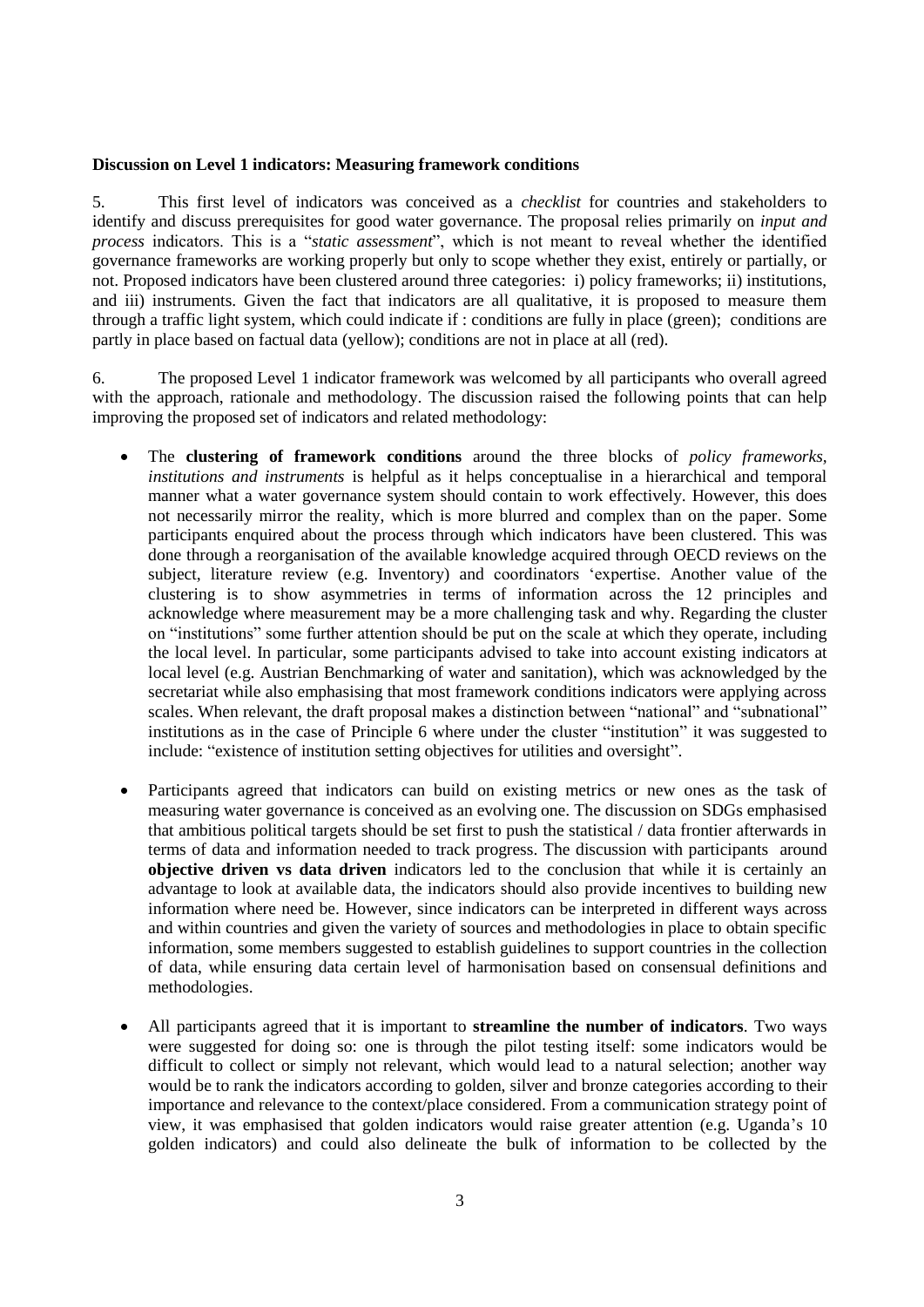Secretariat for the *Water Governance at a Glance* triennial publication. However some participants pointed that a more neutral language than gold, silver and bronze may be needed.

- Participants asked to clarify how and to what extent **level 1 and 2 indicators are coherent and connected.** It was responded that both levels complement each other, but are not bounded to one another. While Level 1 indicators relate to framework conditions, Level 2 indicators look at how these conditions work and evolve over time. However, Level 1 and Level 2 indicators can be conceived as two separate sets of measurements leading to different types of evaluation. Hence, a given city/basin/country not providing indicators on Level 1 can supply data on Level 2.A way of defining whether indicators at Level 1, 2, and 3 are coherent would be, once the whole indicator system is completed, to move backward, from Level 3 to 1 and evaluate the consistency across levels.
- Participants advised that, when using the traffic light system, the green, yellow and red categories should be based on **factual and tangible data and definitions**, especially as the majority of cases may fit under the yellow. A suggestion was also made to use the number of responses per category (green, yellow and red) to generate an **aggregated index** based on a weighting/scoring system in order to give a better sense of what is right or wrong, especially as most situations are likely to feature in the "yellow" category (few countries, cities, basins will have it all red or green). It is important to think carefully at the final visualisation: the traffic light system can reveal overrated (too much green) or downgraded (too much red) types of self-assessment.
- Regarding the **use the indicators**, it was underlined that their ultimate goal should be providing evidence for government and/or stakeholders to assess and improve their ability to tackle identified challenges. While it is important to keep the indicator system *simple* and as much as possible closer to the Principles, keeping it *right* it is just much as important. Indicators are not assessment tools *per se*. Hence, the purpose of the assessment should be clearly spelled out at the beginning by constituencies be using them. When appropriate and for certain dimensions of the Principles, indicators can also help benchmark countries, cities or basins. It was also suggested that collecting examples from benchmarking carried out at national level would be helpful in better framing what kind of benchmarking and for what purposes the WGI indicator system can be used for.

### <span id="page-3-0"></span>**Discussion on Level 2 indicators: Measuring progress over time**

7. In the case of progress indicators the *temporal dimension* should be taken into account, as measuring progress would imply to choose a "baseline" and to compare dimensions across years rather than across cities, basins and countries though this may apply to and be relevant for some indicators. The proposal relies on *process, output and outcomes* indicators that seek to characterise progress based on the objectives to be achieved through the measurement itself. Progress indicators aim to measure the "*use*" of identified frameworks, institutions and instruments with quantitative indicators expressed through numbers, ratio, or percentage.

8. The discussion showed an overall agreement by participants on the approach, rationale and objective though valuable comments were provided, many of which would require further discussions to be addressed.

 Some participants pointed that progress indicators cannot be captured only by **quantitative metrics** and should be complemented by **qualitative information**. A way forward (and adopted in other OECD practices) is to provide tangible examples and/or factual data together with the quantitative indicator when supplying the data and to make the most of the interconnections across Level 1 and Level 2 indicators. The need for qualitative information to support the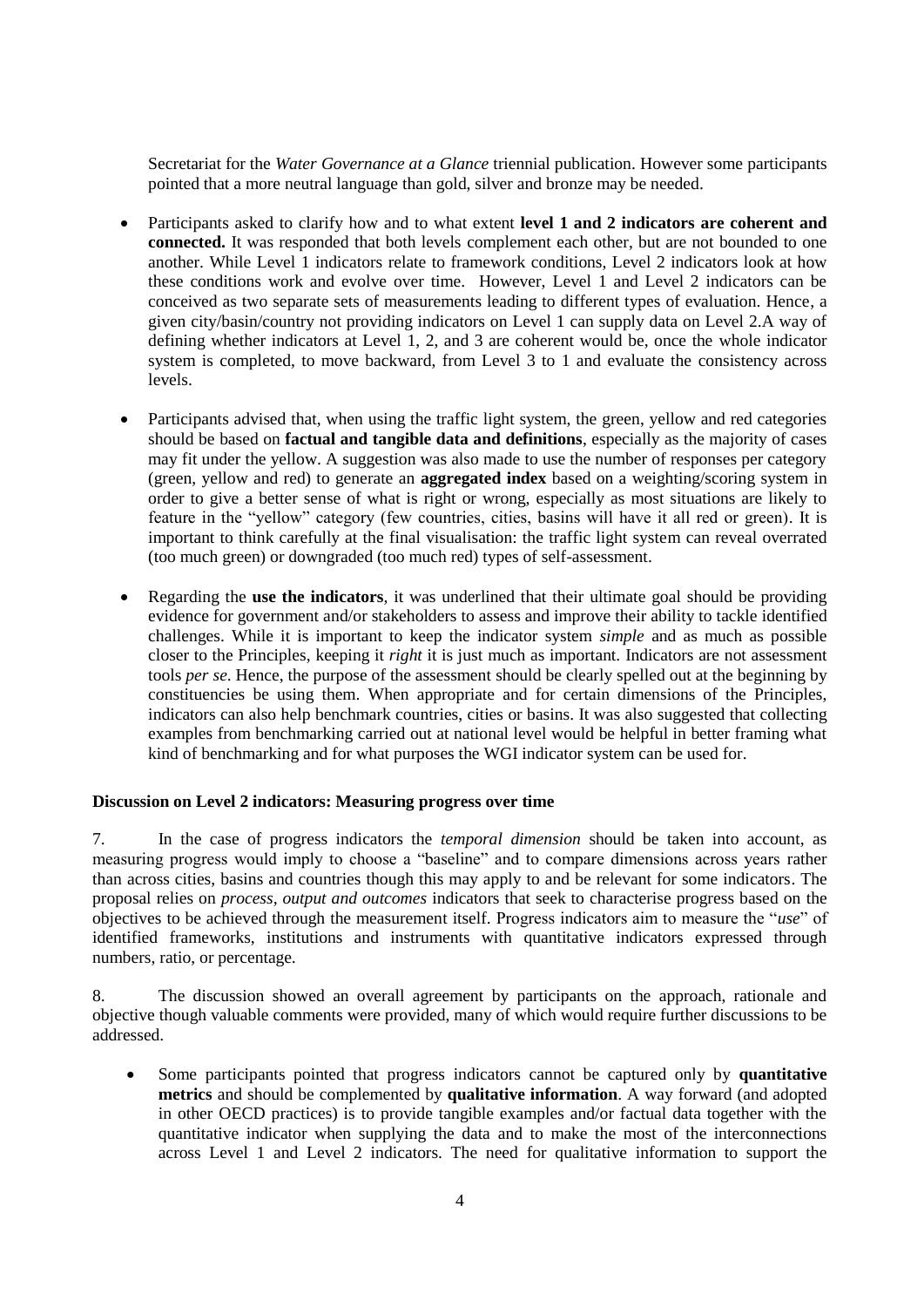quantitative one could provide a direct connection with the activities of the working group on best practice.

- Clarification was requested on the **process** through which progress indicators have been defined and the connection with the other levels of indicators (framework conditions and impacts). In particular it was asked to what extent indicators were driven by Principles and Sub-Principles or were the results of the proposals submitted by the members. The Secretariat clarified that some Level 2 indicators are linked to Level 1 indicators: they specify the use of existing framework conditions. As such, and when this is the case, they are linked to Principles and sub-principles. Level 2 indicators aim to analytically measure how countries progress relatively to each component of the Principles. Level 3 indicators, on the other hand, should be able to show to what extent these progresses contribute to obtain economic, environmental and social results. Therefore there is no certainty that level 2 indicators will drive systematically level 3 indicators or whether a different approach should be used. It is anticipated that level 3 indicators will not follow a principle by principle logics but rather be clustered in a way that water governance systems can provide a more integrated and holistic view. Such a step towards measuring impacts should be help widen the measurement carried out by the SDGs, some targets of which are more narrow (e.g. SDG 6.6b) than the scope encompassed by OECD Principles (e.g. Principle 10 on stakeholder engagement).
- It was mentioned that most of the progress indicators proposed can **measure changes over time**  within a given city, basin or country **but not changes across places**, namely across cities, basins and countries as they rely on different types of data collection and/or methodologies. Data for some indicators will not be easy to retrieve by water managers themselves because they go beyond their realm of actions and/or responsibilities; in addition, the production, collection and disclosure of information might be costly in some cases or data might just not be available. However, the approach followed by the WG is to be ambitious and consider the development of indicators itself as a means to push the frontier in terms of data that can be produced and accessed. Agreeing on a holistic indicator framework for all dimensions of governance would boost the accountability of government and related institutions in water policy design and implementation and would be an indication itself of the level of transparency. A way to proceed would be to identify some easy-to-measure indicators and the open data sources from which it is possible to benefit. Another point was to understand whether the self-assessment by a given city, basin or country should concern all the Principles or could be carry out through a selective approach, based on the needs and relevance in a given context.
- The **frequency** of the measurement should be established especially for the data to be collected and processed by the OECD within the Water Governance at a Glance Publication. On the latter, it was deemed that a three-year timeframe was reasonable.
- It was overall agreed that the proposed golden, silver and bronze methodology could allow prioritising indicators for which more or less information can be available at a relatively modest cost. Some indicators are very useful, but data crunchy or sensitive in terms of accessing the information. Pilot tests could also be helpful to identify which indicators could be more relevant and in which context. Given that some of the indicators do not rely to water specifically and are beyond the realm of data/information produced by water managers, their respective constituencies should also be engaged in the process at some point.
- Some participants asked for the development of a **guidance or methodological note** that would accompany the indicator frameworks in order to provide the needed background information and insights for non-experts to be able to run the exercise.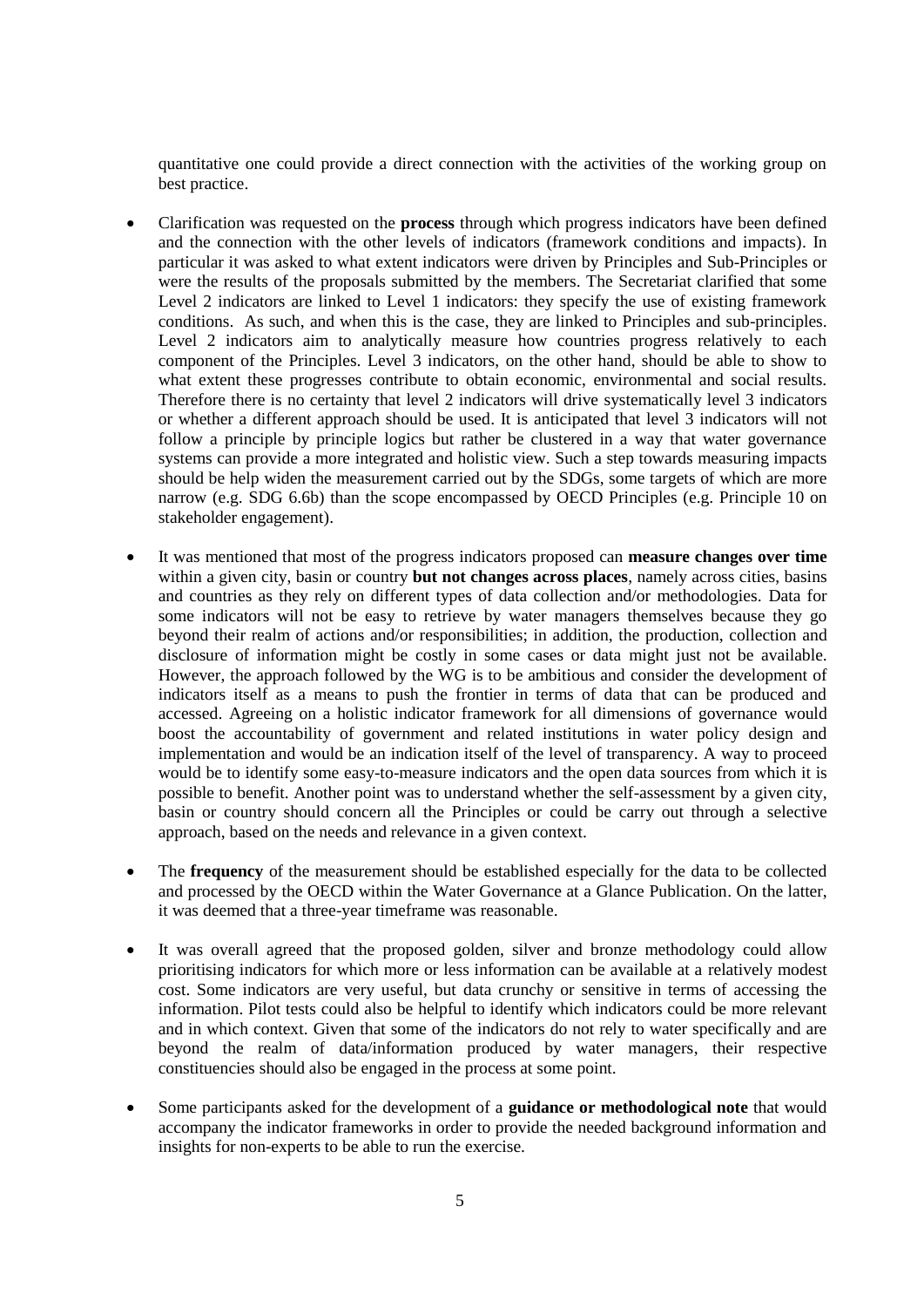- **Technical inputs** were provided on the scope of indicators themselves. It was advised for instance to align progress indicators under Principle 10, with the SDG 6.b "Support and strengthen the participation of local communities in improving water and sanitation management". For Principle 6, it was suggested to include "the experience of the utility in accessing debt (e.g. credit rating that utility debt can secure).
- It was also advised to think upstream about the way of visualising progress indicator, which could be through **spider graphs**. This kind of visual representation would provide a dynamic view of the progress, by showing for each Principle the distance to a certain degree of achievement, for example considering a scale from 1 to 10.
- The **ownership** of indicators is a key aspect to take into account throughout the process, especially as this is primarily conceived as a voluntary exercise and tool for dialogue. Participants advised to engage with other constituencies and recipients than members of the WGI when the draft is more advanced to see further support, comments and buy-in. In that regard, the members of the Global Coalition for Good Water Governance and experts of the OECD Working Party on Territorial Indicators will be consulted in the near future to broaden the base.

### <span id="page-5-0"></span>**Next steps**

9. Written comments on the proposed framework are welcomed by **25 November 2016**. The revised draft will be sent to all WGI members, beyond Working Group members. At the 8<sup>th</sup> WGI meeting, to be held in Rabat on 12-13 January 2017, delegates will have the opportunity to discuss the proposed indicator framework during a 2-hour plenary session. A dedicated breakout session of the working group will also be organised to discuss the approach, scope and content of impact indicators (Level 3).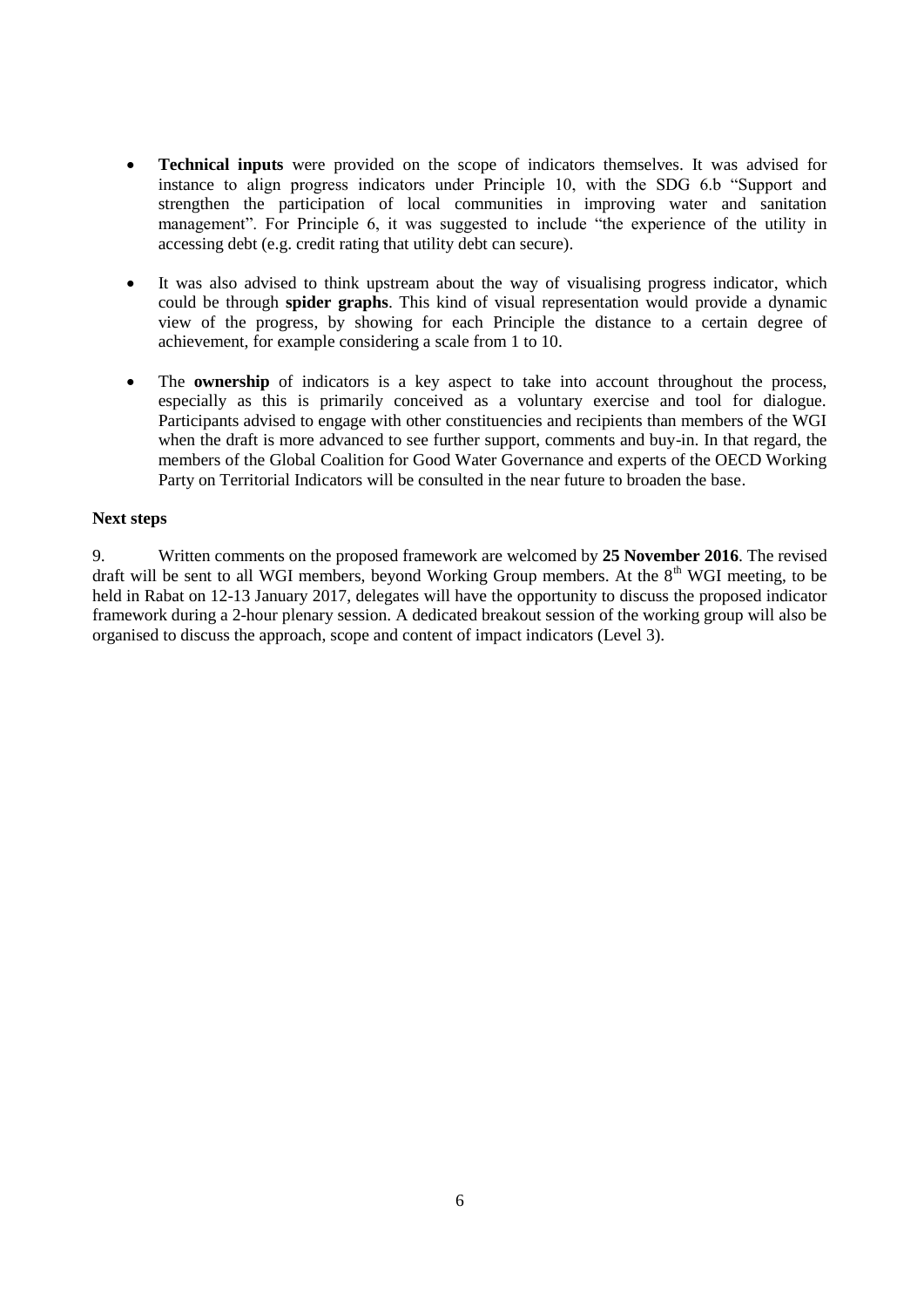# **Annex I: List of Participants**

<span id="page-6-0"></span>

| <b>Name</b>                                 | <b>Institution</b>                                  | <b>Position</b>                                                                           |
|---------------------------------------------|-----------------------------------------------------|-------------------------------------------------------------------------------------------|
| <b>Andrew Ross</b>                          | <b>Australian National University</b>               | Visiting fellow and<br>consultant                                                         |
| Aparna Sridhar                              | The Nature Conservancy                              | Policy Advisor                                                                            |
| Christina Christopoulou                     | <b>CEEP/BDEW</b>                                    | Policy Adviser                                                                            |
| Daniel Valensuela                           | <b>INBO</b>                                         | Deputy                                                                                    |
| Dominique Gatel                             | Veolia                                              | Public Affairs, Vice<br>president for Water                                               |
| Donal O'Leary                               | <b>Transparency International</b>                   | Senior Advisor                                                                            |
| Elsa Favrot                                 | <b>ENGIE</b>                                        | Project manager                                                                           |
| Francesca Xerri<br>(Jorge Rodriguez Romero) | <b>European Commission</b><br>Unit C1 - Clean Water | Trainee                                                                                   |
| Gari Villa-Landa Sokolova                   | <b>AEAS</b>                                         | Head of International<br><b>Affairs</b>                                                   |
| Gerald Jan                                  | <b>Deltares</b>                                     | Researcher                                                                                |
| Gonzalo Delacamara                          | <b>IMDEA</b> Water                                  | Senior Research Fellow <sup>2</sup><br>Coordinator of the Water<br><b>Economics Group</b> |
| Gordon Downie                               | Shepherd and Wedderburn LLP                         | Partner                                                                                   |
| Guido Dernbauer                             | <b>Austrian Association of Cities and</b><br>Towns  | Policy Officer                                                                            |
| Hendrik Jan IJsinga                         | EurEau                                              | Member delegate                                                                           |
| Lotten Hubendick                            | <b>SIWI</b>                                         | Programme Officer                                                                         |
| <b>Marcus Heiss</b>                         | Austrian Association for Gas and Water              | Expert                                                                                    |
| Marina Takane                               | World Health Organization                           | <b>Technical Officer</b>                                                                  |
| Milo Fiasconaro                             | Aqua Publica Europea                                | <b>Executive Director</b>                                                                 |
| Osman Tikansak                              | <b>Turkish Water Institute</b>                      | Expert                                                                                    |
| Pierre-Alain Roche                          | <b>ASTEE</b>                                        | President                                                                                 |
| <b>Scott Rodger</b>                         | Shepherd and Wedderburn LLP                         | Analyst - Regulation and<br><b>Markets</b>                                                |
| Tadashige Kawasaki                          | NARBO / Japan Water Agency                          | Secretariat<br>Deputy Director                                                            |
| Umrbek Allakulov                            | <b>Water Integrity Network</b>                      | Research & Development<br>Officer                                                         |